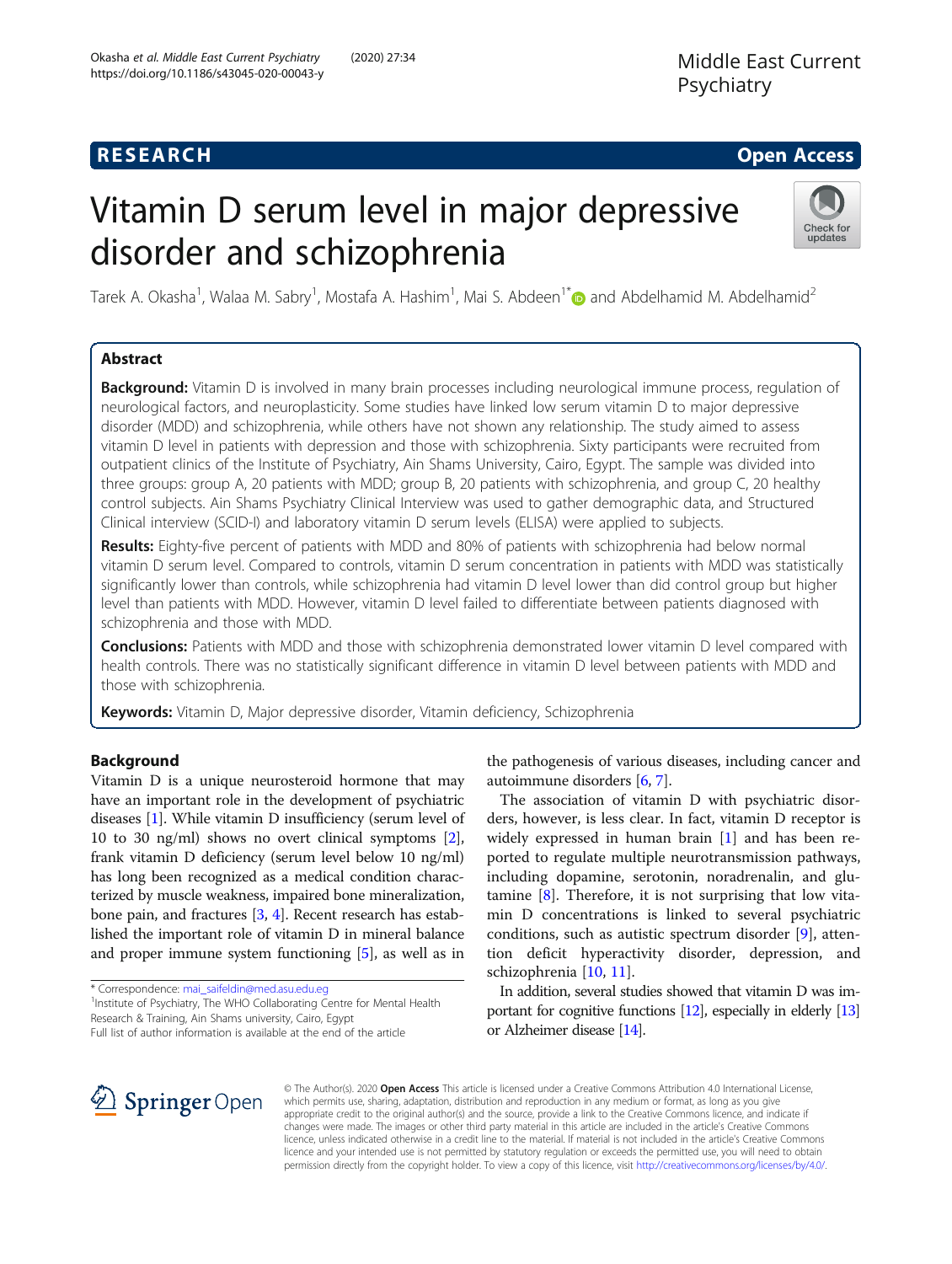There are several postulated mechanisms for vitamin D impact on the brain. First, vitamin D regulates numerous brain processes including neurotrophic factors, neuroimmunomodulation, neuroprotection, neuroplasticity, and brain development [\[15](#page-6-0)]. This association is strengthened by the preclinical data indicating vitamin D deficiency in early life affects neuronal differentiation, axonal connectivity, and brain structure and function [[16,](#page-6-0) [17\]](#page-6-0). In the same line, another study showed vitamin D deficiency during infancy to act as vulnerability factor for schizophrenia [[18\]](#page-6-0).

Second, vitamin D regulates calcium signaling and reduces neurotoxic calcium levels in the brain [[19](#page-6-0), [20](#page-6-0)].

Third, other studies have also shown that vitamin D is linked to tyrosine hydroxylase and tryptophan hydroxylase—the rate-limiting enzymes in the biosynthesis of dopamine and serotonin, respectively [\[21](#page-6-0)]—linking vitamin D deficiency and depression [\[22,](#page-6-0) [23\]](#page-6-0).

Fourth, altered dopamine transporter expression, neonatal catechol-O-methyl transferase expression, and dopamine metabolism were also reported, linking vitamin D to schizophrenia [[8\]](#page-6-0).

Depression and schizophrenia, the focus of this research, are psychiatric disorders with a complex and multifactorial pathophysiology [\[24,](#page-6-0) [25\]](#page-7-0). Both conditions are chronic and are both considered the top leading causes of disability worldwide [\[26](#page-7-0), [27](#page-7-0)].

The association between vitamin D and depression is controversial, with some studies supporting this [[28](#page-7-0)–[31](#page-7-0)], while others have shown no relationship [\[32](#page-7-0)].

In the young adults, depression was linked to vitamin D deficiency [[33](#page-7-0)–[35](#page-7-0)], as well as in the elderly [[36\]](#page-7-0). A recent study showed vitamin D-deficient individuals to have 3.5 higher odds of developing depression in comparison to those with sufficient vitamin D [[37\]](#page-7-0).

Likewise, the link between vitamin D deficiency and the development of schizophrenia has been long investigated. There is preliminary evidence linking vitamin D insufficiency to risk of isolated psychotic symptoms [\[38](#page-7-0)]. Neonatal vitamin D deficiency was associated with a significantly increased risk of schizophrenia [\[18](#page-6-0), [39](#page-7-0)]. One meta-analysis found that vitamin D-deficient participants were 2.16 times more likely to have schizophrenia than vitamin D-sufficient participants [\[40](#page-7-0)].

Although there is much information on vitamin D deficiency in patients with MDD and schizophrenia, few studies compared such deficiencies in patients with these disorders, particularly in an Egyptian population.

We hypothesized that vitamin D levels in patients diagnosed with depression and schizophrenia are lower than controls and that certain cut-off points could predict a certain psychiatric diagnosis (i.e., depression vs. schizophrenia). The aim of this study was to investigate the serum level of vitamin D in an Egyptian sample of

patients diagnosed with MDD and schizophrenia, compared with healthy controls.

#### Methods

# Study design and participants

This was a cross-sectional, comparative study. It was approved by the Ethics Committee of the Institute of Psychiatry, Ain Shams University. A convenient sample of patients diagnosed with MDD and schizophrenia was selected from the outpatient clinics of Ain Shams University, Psychiatry Department, Cairo, Egypt, which was held on a daily basis in the period between January 2018 and January 2019. The Institute of Psychiatry is located in Eastern Cairo and serves a catchments area of about the third of Greater Cairo. It serves both urban and rural areas.

The study included a statistically significant number of (40) patients: 20 with major depressive disorder (MDD) and 20 with schizophrenia.

#### Inclusion criteria

From January 2018 until January 2019, male and female patients aged between 20 and 50 years, fulfilling the diagnoses of MDD or schizophrenia, as outlined in the DSM-IV criteria, and agreed to participate in the study were included.

Twenty apparently healthy volunteers were included as a control group; having no history of psychiatric diseases, medical diseases and not receiving any medications that may affect vitamin D level. They were matched for age, gender, and social standard to the case groups.

#### Exclusion criteria

Subjects were excluded from the study if they had any of the following conditions: past history of psychiatric disorders other than MDD or schizophrenia, pregnant females, and patients with medical conditions that might affect vitamin D levels like the liver, kidney, malabsorption diseases (which are revealed and excluded by history taking and examination if needed), and those who refused to sign consent.

#### Procedure

All eligible subjects were assessed using the following tools. The interviews were conducted in a quiet, comfortable setting, and each interview lasted about 1 h.

### Tools

1. A pre-formed complete history data sheet (Ain Shams psychiatry clinical interview) was used to record demographic information and clinical history of the participants. Also, an assessment of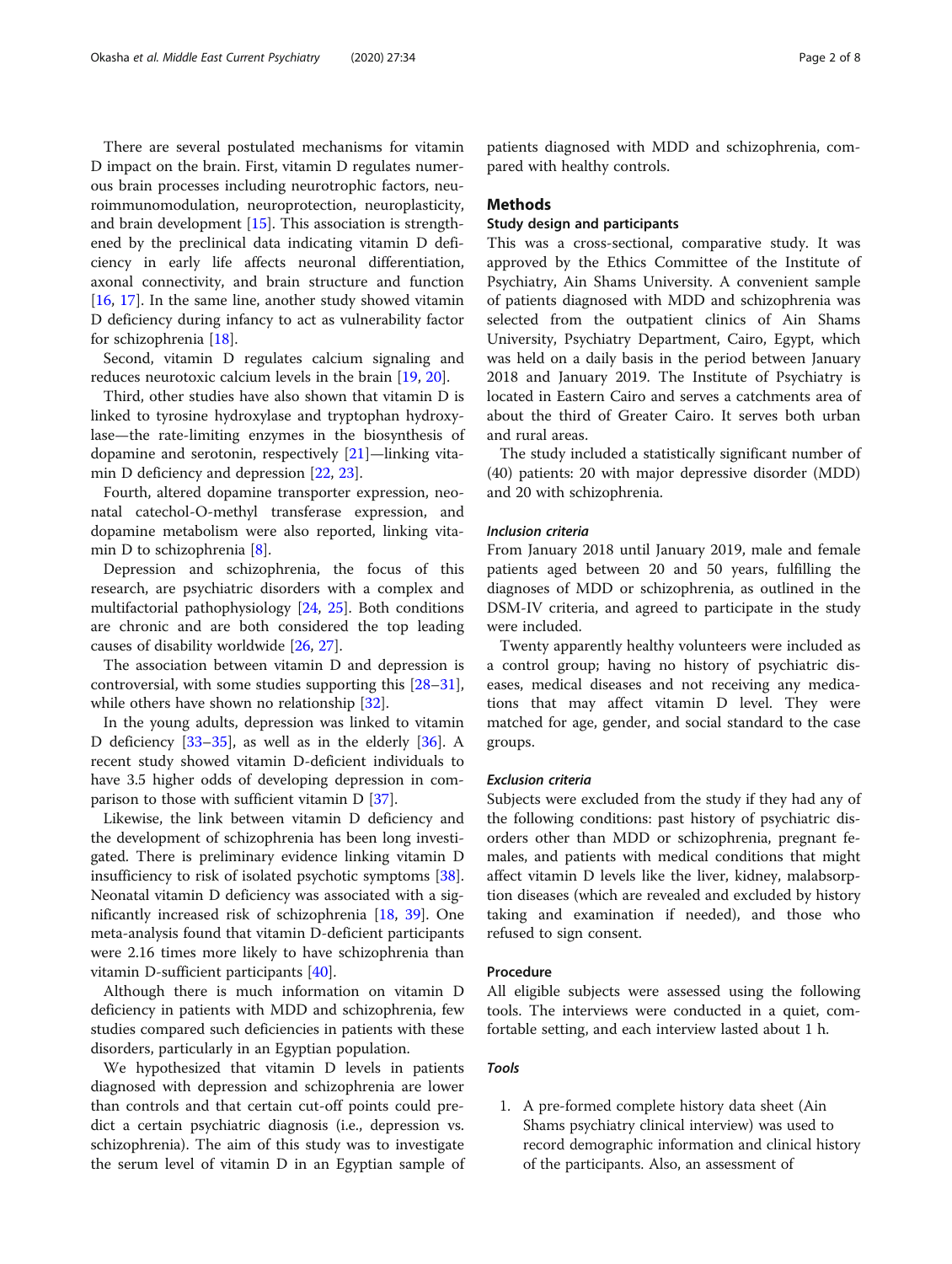concurrent medical conditions, concomitant therapies was done.

2. Structured Clinical Interview for DSM-IV Axis I Disorder (SCID-I):

Structured Clinical Interview for DSM-IV Axis I Disorders (SCID I) [\[41](#page-7-0)]. Arabic version was used [[42](#page-7-0)].

This was used for diagnosis of MDD or schizophrenia and exclusion of any comorbid psychiatric disorder. It is a clinician-administered semi-structured interview. It provides broad coverage of psychiatric axis I diagnosis according to DSM IV, and it consists of nine diagnostic modules (mood episode, psychotic symptom, psychotic disorder differential, mood disorder differential, substance use, anxiety, somatoform disorder, eating disorder, and adjustment disorder).

3. ELISA (enzyme-linked immunosorbent assay)

This test kit is a competitive protein binding assay for the measurement of 25–OH vit D. It is based on the competition of 25–OH vit D present in the sample with 25–OH vit D tracer, for the binding pocket of vitamin D binding protein (VDBP, Gc-globulin).

#### Statistical methods

Statistical analysis was done on a personal computer using IBM SPSS statistics (Statistical Package for Social Sciences) software version 18.0, IBM Corp., Chicago, USA, 2009.

Inferential analyses were done for quantitative variables using Shapiro-Wilk test for normality testing, independent  $t$  test in cases of two independent groups with normally distributed data and ANOVA test with post hoc Bonferroni test for more than two independent groups with normally distributed data. In qualitative data, inferential analyses for independent variables were done using chi-square test for differences between proportions and Fisher's exact test for variables with small expected numbers with post hoc Bonferroni test. While correlations were done using Pearson correlation for numerical normally distributed data. Receiver-operating characteristic (ROC) curve analysis was used to examine the value of numerical variables for prediction of dichotomous outcomes. The area under the ROC curve (AUC) was estimated, and the best cut-off criterion was defined as that associated with the highest Youden index  $(J)$ , where  $J =$  (sensitivity + specificity) – 1.

# Results

This study is a cross-sectional case-control study. During the study period, 66 met the eligibility criteria for the study: 3 patients refused to sign the consent, and 3 patients dropped out.

# Demographic and clinical data of the study participants

The means of age of both groups of MDD and schizophrenia patients were 28 years  $\pm$  7 and 31 years  $\pm$  8, respectively and that of controls to be 28 years  $\pm$  2, with almost half of patients to be males and half females in all three groups. No statistically significant differences were found between all 3 groups regarding age or gender.

There was no statistically significant difference between patients' groups according to age of onset or pharmacotherapy treatment modality. However, the schizophrenia group had longer duration of illness and higher number of episodes compared to the MDD group (Table [1\)](#page-3-0).

# Comparison between study groups with regard to

vitamin D serum level and severity of hypovitaminosis D Both groups of patients showed lower levels of serum vitamin D level when compared with healthy controls; this was highly statistically significant. The group with MDD had lower levels of vitamin D when compared with the schizophrenia group (Table [2\)](#page-3-0), Fig. [1](#page-4-0).

# Demographic and clinical variables associated with low serum vitamin D among the study sample

In both groups with MDD and schizophrenia, there was no statistically significant association between vitamin D serum level and the patients' age, age of onset, or duration of illness or the number of previous episodes.

In addition, vitamin D serum level was lower in female patients than in males, yet with no statistically significant difference (Table [3\)](#page-4-0).

# Diagnostic performance and characteristics of vitamin D in differentiating between study groups

The current study used (receiver-operating characteristic) ROC curve analysis to compare the diagnostic performance of vitamin D among patients with MDD and schizophrenia in comparison to healthy participants.

# Diagnostic performance of vitamin D in differentiation between the study groups

The current results showed that vitamin D serum level—with a cut-off value of  $\leq$  14 ng/ml—had significantly moderate diagnostic performance in differentiating patients MDD from control group and significantly low diagnostic performance in differentiating patients with schizophrenia from control group.

In addition, there was non-significant diagnostic performance for vitamin D level in differentiating MDD group from schizophrenia group (Table [4,](#page-5-0) Fig. [2](#page-5-0)).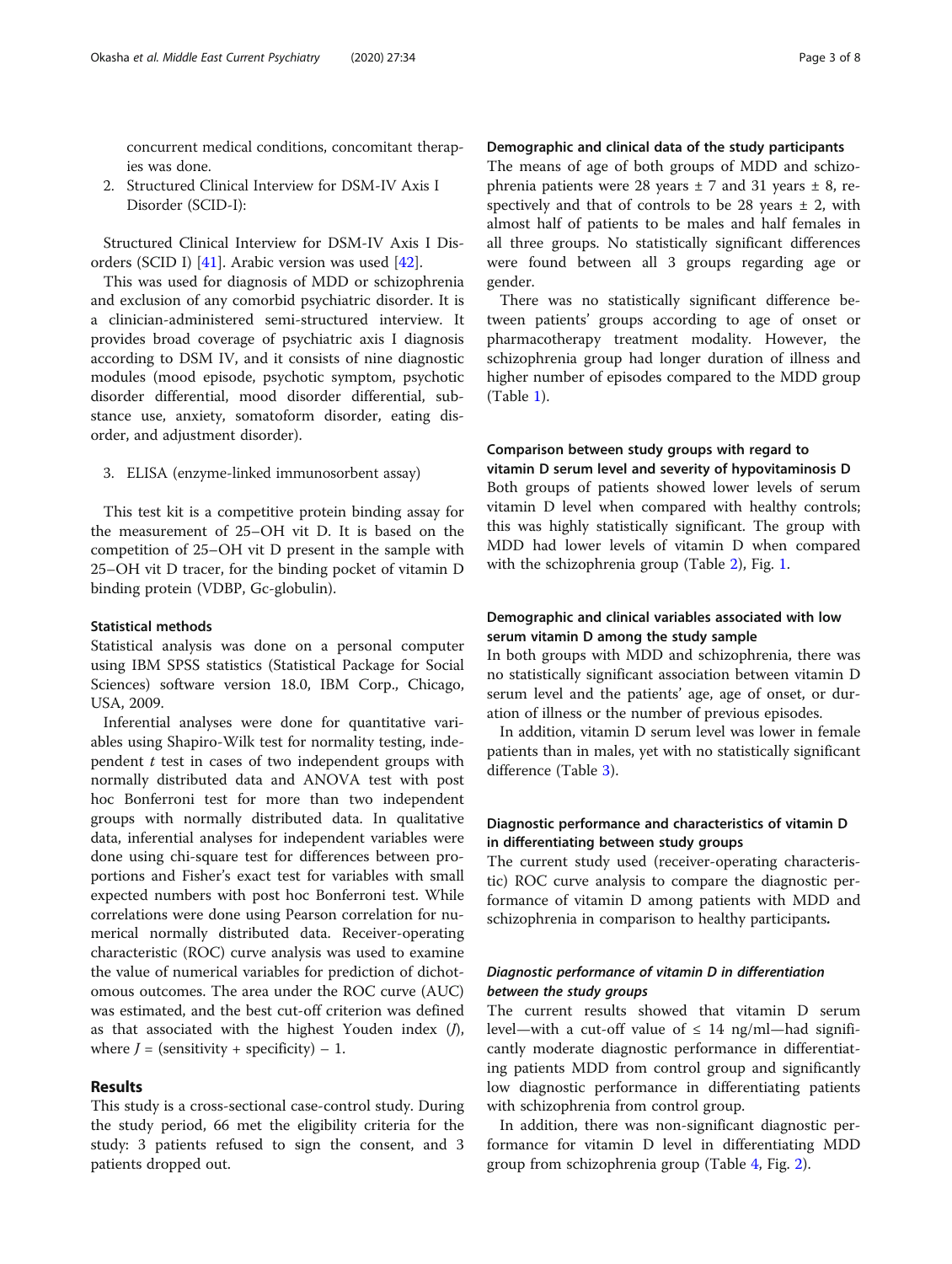<span id="page-3-0"></span>Table 1 Clinical characteristics among patients' groups

| Illness characteristics            | <b>MDD</b><br>$N = 20(%)$ | Schizophrenia<br>$N = 20 (%)$ | $p$ value                      |
|------------------------------------|---------------------------|-------------------------------|--------------------------------|
| Age of onset (years) mean $\pm$ SD | $26.6 \pm 6.5$            | $25.1 \pm 6.8$                | $^{\wedge}0.482$               |
| Duration (years) mean $\pm$ SD     | $1.8 \pm 1.5$             | $7.6 \pm 6.6$                 | $\lambda$ < 0.001 <sup>+</sup> |
| Number of episodes mean $\pm$ SD   | $1.4 \pm 0.6$             | $2.4 \pm 1.0$                 | $\lambda$ < 0.001 <sup>+</sup> |
| Treatment                          |                           |                               |                                |
| Monotherapy                        | 10 (50%)                  | 8 (40%)                       | #0.525                         |
| Polytherapy                        | 10 (50%)                  | 12 (60%)                      |                                |

SD standard deviation, MDD major depressive disorder

^Independent t test

#Chi-square test

\*Statistically significant < 0.05 \*\*Statistically highly significant < 0.01

# Diagnostic characteristics of vitamin D level in differentiating between groups

Vitamin  $D \leq 14$  ng/ml had excellent specificity, but low in other diagnostic characteristics in differentiating patients with MDD group from the control group.

Vitamin  $D \leq 14$  ng/ml has excellent specificity, but low in other diagnostic characteristics in differentiating patients with schizophrenia group from control group.

# **Discussion**

The understanding of the basic physiology of vitamin D functions in the brain is steadily increasing. Studies suggest an association between low levels of vitamin D and the expression of MDD as well as schizophrenia [\[37](#page-7-0), [40](#page-7-0)]. However, the questions—whether there is a certain cutoff point that could predict the risk for psychiatric disorders, and if vitamin D level is disease specific—are still not answered yet.

# Vitamin D status in the patient groups and healthy controls

During the assessment of the current sample, we found vitamin D serum level to be highly significantly lower in patients with MDD compared to controls, where 75% of the MDD patients had vitamin D deficiency/severe deficiency.

In agreement with our results, two studies found that more than half of their samples of depressed patients had low vitamin D levels [\[32](#page-7-0), [37,](#page-7-0) [43](#page-7-0)–[45](#page-7-0)]. Other studies had equivocal results [[44,](#page-7-0) [46](#page-7-0)]. For example, one study found no difference in serum vitamin D level between depression and healthy controls [[47\]](#page-7-0), which could be attributed to different study design; while we used standardized tool for psychiatric diagnoses, they used register-based diagnoses.

The pathology underlying vitamin D association with depression is a multifactorial one. One psychological proposition suggests that depression is associated with behavioral withdrawal, which would typically reduce outdoor activities and therefore sun exposure potentially leading to vitamin D deficiency [\[48\]](#page-7-0). Alternatively, the somatic effects of vitamin D deficiency (fatigue, vague aches) might contribute to a general lowering of mood, which could be viewed as the "psychologization" of somatic symptoms [\[48](#page-7-0)].

Additionally, the identification of vitamin D receptors on neurons and glia in various regions of the brain (e.g., hippocampus, cingulate cortex), further support speculations

Table 2 Vitamin D serum variables among the study groups

| <b>Table 2</b> Vitamin D serum vanables among the study groups |                      |                                 |                           |                    |  |  |  |
|----------------------------------------------------------------|----------------------|---------------------------------|---------------------------|--------------------|--|--|--|
| Vitamin D variables                                            | MDD.<br>$N = 20(96)$ | Schizophrenia<br>$N = 20 \ (%)$ | Control<br>$N = 20 \ (%)$ | $p$ value          |  |  |  |
| Serum level (ng/mL) mean±SD                                    | $18.2 + 12.2$        | $27.4 + 27.5$                   | $38.8 \pm 25.2$           | $\lambda$ < 0.001* |  |  |  |
| Severity of hypovitaminosis D                                  |                      |                                 |                           |                    |  |  |  |
| Severe deficiency (< 10 ng/ml)                                 | 2(10%)               | 3(15%)                          | $0(0\%)$                  | $0.098$ #          |  |  |  |
| Deficiency (10-20 ng/ml)                                       | 13 (65%)             | 9(45%)                          | 6(30%)                    |                    |  |  |  |
| Insufficiency (20-30 ng/ml)                                    | 2(10%)               | 4 (20%)                         | 5(25%)                    |                    |  |  |  |
| Sufficient (30-50 ng/ml)                                       | 3(15%)               | 4 (20%)                         | 9(45%)                    |                    |  |  |  |

SD standard deviation, MDD major depressive disorder

^ANOVA

#Chi-square test

\*Statistically significant < 0.05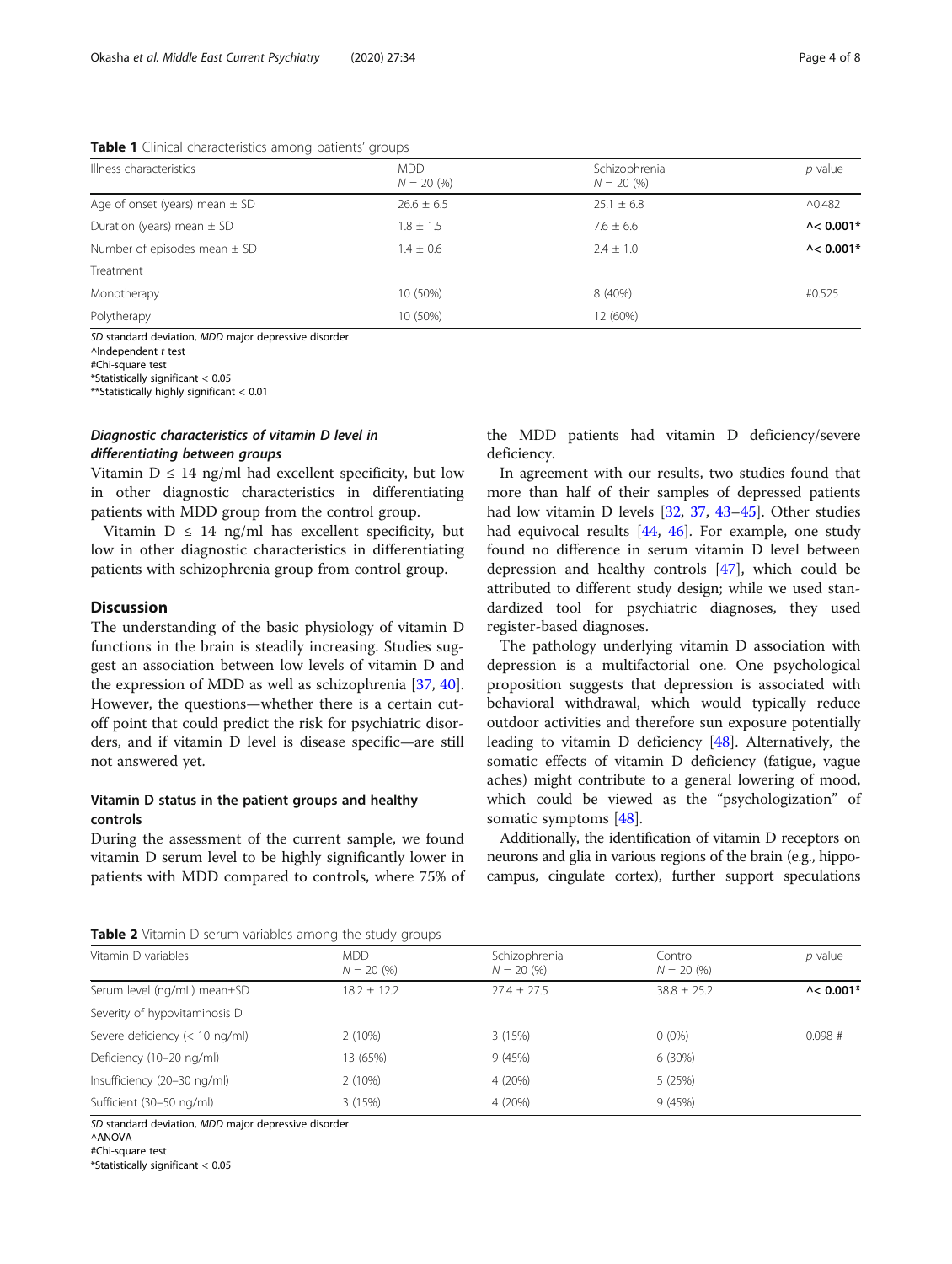<span id="page-4-0"></span>

about vitamin D's relationships with neurotransmitters and psychopathological processes underlying depression [\[1\]](#page-6-0).

In schizophrenia group, results showed their vitamin D serum level to be statistically significantly lower compared with controls with 55% of the schizophrenia patients had vitamin D deficiency/severe deficiency.

Many studies came in line with our results, linking hypovitaminosis D to psychosis [[16,](#page-6-0) [49](#page-7-0)–[54](#page-7-0)], especially during acute exacerbation of psychotic episodes [\[55](#page-7-0)]. Studies also found lower vitamin D levels among schizophrenia patients as compared with those in healthy controls [[40,](#page-7-0) [55](#page-7-0)–[57\]](#page-7-0). However, other research failed to reproduce these findings [[58\]](#page-7-0). For example,

Table 3 Association of demographic and clinical variables associated with low serum vitamin D among the study sample

|                                             |             |                            | associated with low serum vitaming arriving the study sample. |                         |
|---------------------------------------------|-------------|----------------------------|---------------------------------------------------------------|-------------------------|
| Socio-demographic<br>and clinical variables |             | <b>MDD</b><br>$N = 20 (%)$ | Schizophrenia<br>$N = 20 (%)$                                 | Control<br>$N = 20 (%)$ |
| Age                                         | ľ           | $-0.225$                   | 0.210                                                         | $-0.348$                |
|                                             | р           | 0.339                      | 0.375                                                         | 0.132                   |
| Age of onset                                | r           | $-0.192$                   | $-0.185$                                                      |                         |
|                                             | р           | 0.417                      | 0.434                                                         |                         |
| Duration                                    | r           | $-0.175$                   | 0.366                                                         |                         |
|                                             | р           | 0.460                      | 0.113                                                         |                         |
| Episodes                                    | $\mathbf r$ | $-0.118$                   | 0.008                                                         |                         |
|                                             | р           | 0.620                      | 0.972                                                         |                         |
| Gender                                      | t           | 1.6232                     | 1.524                                                         | 1.078                   |
|                                             | р           | 0.133                      | 0.145                                                         | 0.295                   |

MDD major depressive disorder

Pearson correlation, Independent t test

in a recent study, although serum vitamin D tended to be lower in the group with schizophrenia than in the control group, this difference did not reach statistical significance. However, this study used a nonclinical sample drawn from the general population, which is more likely to have less severity of psychotic symptoms [\[47](#page-7-0)].

In agreement with our results, two studies showed that nearly 65% of patients with schizophrenia had vitamin D deficiency [\[40](#page-7-0), [59](#page-7-0)].

However, in contrast, a study concluded that the odds of schizophrenia were not different for insufficient versus sufficient subjects [\[60\]](#page-7-0). Yet, this study included different ethnic groups, which may have caused this study to give different results from ours.

Like depression, schizophrenia patients are less likely to adopt a healthy lifestyle, with unhealthy dietary patterns which increases the risk for inadequate vitamin D intake. Moreover, they tend to be more sedentary and physically less active than general population, which predisposes them to inadequate ultraviolet-B radiation for vitamin D synthesis [\[61](#page-7-0)].

# Vitamin D status in the depression group vs. schizophrenia group

The current study showed that patients with schizophrenia had a lower level of vitamin D level when compared with healthy controls; yet, a higher level when compared to patients with MDD. This result is worth noting given that patients with schizophrenia had longer duration of illness and higher number of episodes compared to the MDD group.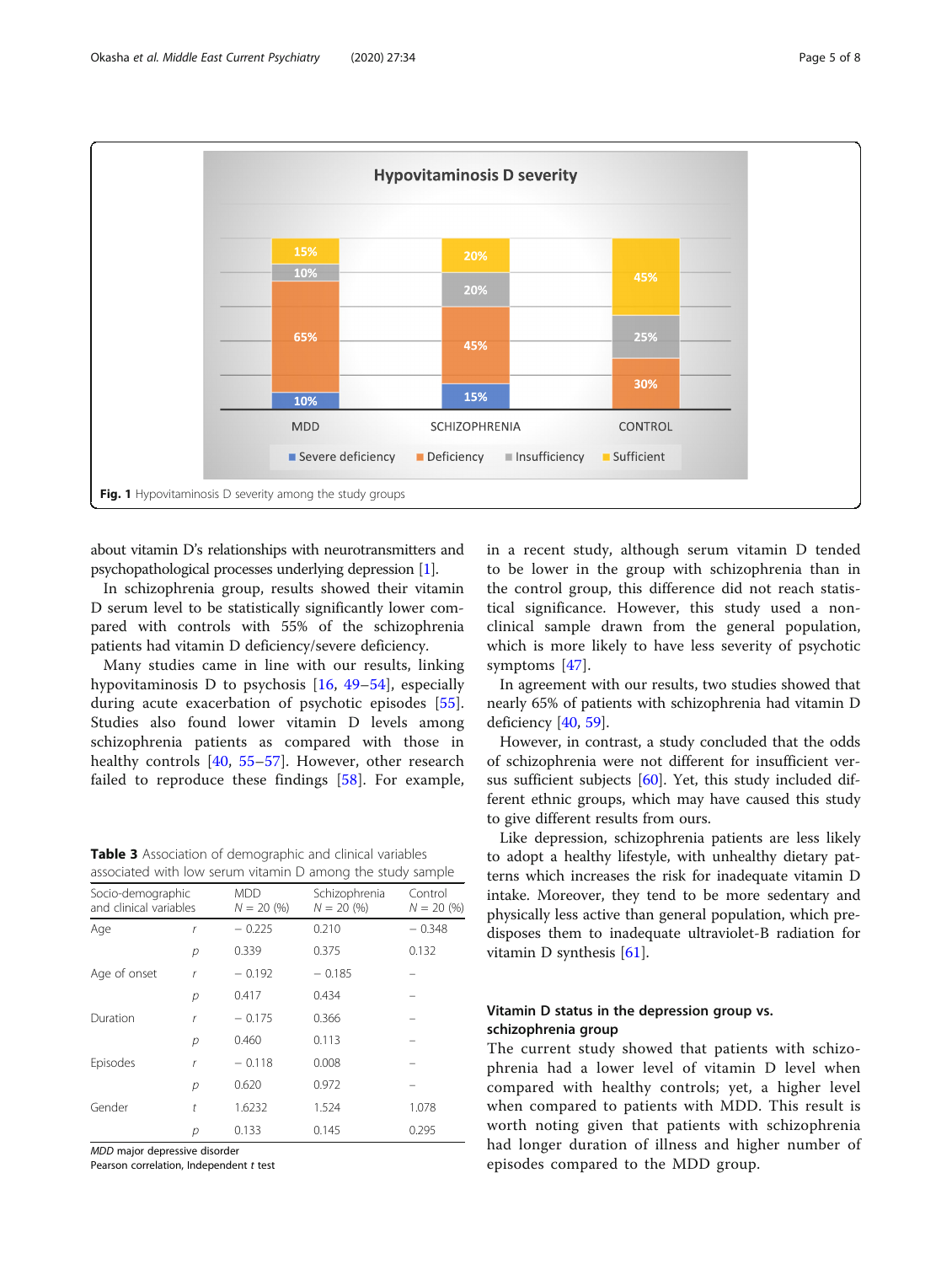| Group                      | AUC.  | ЪE    | p value      | 95% CI      | Cut-off | Sensitivity | Specificity | DА  | PPV   | NPV.  |
|----------------------------|-------|-------|--------------|-------------|---------|-------------|-------------|-----|-------|-------|
| MDD from control           | 0.823 | 0.065 | $< 0.001$ ** | 0.695-0.950 | < 14    | 60%         | 90%         | 75% | 85.7% | 69.2% |
| Schizophrenia from control | 0.715 | 0.083 | $0.020*$     | 0.552-0.878 | < 14    | 50%         | 90%         | 70% | 83.3% | 64.3% |
| MDD from Schizophrenia     | 0.596 | 0.091 | 0.298        | 0.417-0.775 | -       |             |             |     |       |       |

<span id="page-5-0"></span>Table 4 Diagnostic performance of vitamin D in differentiation between study groups

AUC area under curve, SE standard error, CI confidence interval, DA diagnostic accuracy, PPV positive predictive value, NPV negative predictive value, MDD major depressive disorde

\*Statistically significant < 0.05

\*\*Statistically highly significant < 0.01

Studies comparing vitamin D level between patients with MDD and schizophrenia are scarce. Contrary to our results, a study has concluded that serum vitamin D levels were lower in patients with schizophrenia compared to patients with MDD and to healthy controls [[57\]](#page-7-0). In another study, no differences were found in vitamin D level between schizophrenia and non-psychotic depression [\[47\]](#page-7-0). This finding warrants further investigation and needs to be replicated on a wider scale to be confirmed.

# Association of low vitamin D levels with demographic and clinical characteristics of the study groups

Results showed that none of the patients' demographic or clinical variables (the age of presentation, age of onset, duration of illness or the number of previous episodes) were found to be associated with low level of serum vitamin D.

However, the current study revealed that vitamin D serum level was higher in men than in their female counterparts with MDD, schizophrenia, and even controls; yet, it did not reach statistical significance, which may not be detected due to small sample size. These results should be analyzed with caution due to



involvement of other cultural and religious factors. For example, the Islamic uniform covering most of the female' bodies may interfere with their exposure to sunlight which is essential for vitamin D synthesis. This needs further evaluations in future studies.

Like our study, a cohort study found that only women, not men, with low vitamin D levels had significantly higher risk of developing depressed mood during 6 years of follow-up [\[45](#page-7-0)]. And it agrees with reports of high rates of vitamin D deficiency in women in general [[33\]](#page-7-0).

It is worth noting that the lack of correlation with any of the demographic or clinical variables may indicate that hypovitaminosis D may be a comorbidity rather than a cause or a complication to these diseases. This observation warrants further future investigation.

# Diagnostic performance of vitamin D in MDD and schizophrenia

We found that patients with hypovitaminosis  $D \leq 14$ ng/ml) are most likely to have MDD or schizophrenia; yet, it cannot be used as a diagnostic test as multiple trials needed to confirm its diagnostic value.

A recent study showed that vitamin D deficiency was an independent predictor for the presence of depression even after adjustment for multiple confounding factors in patients [[62\]](#page-7-0).

Another study showed that among women, there was an elevated risk for depression over a broader range of vitamin D deficiency of less or equal to 20 ng/ml in women. For men, however, an elevated risk for depression was true only for a deficiency of lower than 12 ng/ ml [[63](#page-7-0)].

In addition, there was non-significant diagnostic performance for vitamin D level in differentiating MDD group from schizophrenia group. Some studies agreed that vitamin D concentration did not differ between schizophrenia or depression [[47](#page-7-0), [64](#page-7-0)].

Yet, there is little published evidence directly connecting vitamin D diagnostic value in patients with MDD or schizophrenia.

The contribution of vitamin deficiencies to these processes is not fully understood. Vitamin D deficiency may set the stage for both the onset and the progression of MDD and/or schizophrenia by acting synergistically with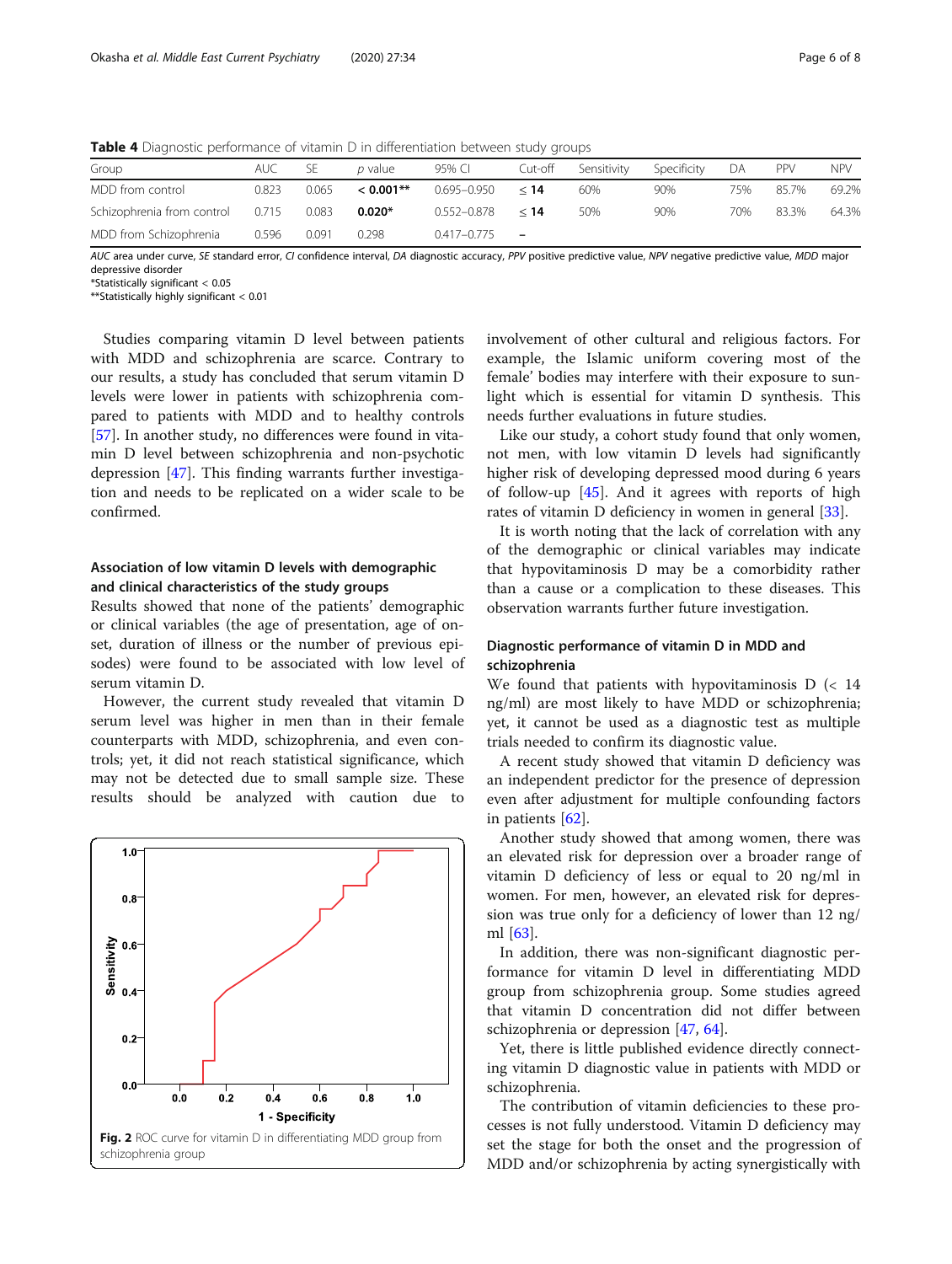<span id="page-6-0"></span>other factors as genetics and environmental stressors [21]. Potential aggravation of these processes due to vitamin deficiencies should not be overlooked. Therefore, patient groups at risk for specific vitamin deficiencies should be identified to implement timely and appropriate interventions.

The present study has several limitations; the small sample size and non-random method of sampling suggest that it may not be representative of all patients with MDD or schizophrenia in Egypt. In addition, the crosssectional nature of the study limits our ability to draw causal inferences. Longitudinal studies are required to determine whether hypovitaminosis D is the cause or the effect. Despite these limitations, the current findings are important in clarifying the relation between MDD, schizophrenia, and vitamin D, which will provide guidance for future research. Moreover, it is one of the few studies to compare between vitamin D level in MDD and schizophrenia.

# Conclusions

The present study showed patients diagnosed with depression and schizophrenia to have a statistically significant lower level of vitamin D compared to healthy controls. However, the level of vitamin D failed to differentiate between patients with depression and those with schizophrenia.

#### Abbreviations

MDD: Major depressive disorder; SCID I: Structured Clinical Interview for DSM-IV Axis I Disorders; ELISA: Enzyme-linked immunosorbent assay; VDBP: Vitamin D binding protein; ROC: Receiver-operating characteristic

#### Acknowledgements

None.

#### Authors' contributions

T.O. contributed to the study concept and design, analysis and interpretation of data, and critical revision of the manuscript. W.S. contributed to the study concept and design, analysis and interpretation of data. M.H. made substantial contributions to the conception and design of the present study and data interpretation. M.A. contributed to the interpretation of results and writing and editing the manuscript. A.M.A. recruited and studied the patients and gathered all data. All authors read and approved the final manuscript.

#### Funding

None.

# Availability of data and materials

All data and materials are available for revision.

#### Ethics approval and consent to participate

The nature and scope of the study were discussed with each patient, and written informed consent was obtained from all patients. The study was conducted in accordance with the guidelines of the Research and Ethics Committee of the Institute of Psychiatry, Ain Shams University. The committee's reference number is not available.

#### Consent for publication

Not applicable.

#### Competing interests

The authors declare that they have no competing interests.

#### Author details

<sup>1</sup>Institute of Psychiatry, The WHO Collaborating Centre for Mental Health Research & Training, Ain Shams university, Cairo, Egypt. <sup>2</sup>Faculty of Medicine Misr International University, Cairo, Egypt.

# Received: 27 May 2020 Accepted: 23 June 2020 Published online: 21 August 2020

#### References

- 1. Eyles DW, Smith S, Kinobe R et al (2005) Distribution of the vitamin D receptor and 1 alpha-hydroxylase in human brain. J chem neuroanat 29(1): 21–30
- 2. DeLuca HF (2004) Overview of general physiologic features and functions of vitamin D. Am J Clin Nutr 80:1689–1696
- 3. Al-oanzi ZH, Tuck SP, Raj N et al (2006) Assessment of vitamin D status in male osteoporosis. Clin chem 52:248–254
- 4. Bell TD, Demay MB, Burnett-Bowie SAM. The biology and pathology of vitamin D control in bone. J Cell Biochem 2010; 111(1): 7–13.
- 5. Martineau AR, Wilkinson KA, Newton SM et al (2007) IFN-gamma- and TNFindependent vitamin D-inducible human suppression of mycobacteria: the role of cathelicidin LL-37. J Immunol 178(11):7190–7198
- 6. Balion C, Griffith LE, Strifler L et al (2012) Vitamin D, cognition, and dementia: a systematic review and meta-analysis. Neurology 79:1397–1405
- 7. Munger KL, Levin LI, Hollis BW et al (2006) Serum 25-hydroxyvitamin D levels and risk of multiple sclerosis. JAMA 296(23):2832–2838
- 8. Kesby JP, Turner KM, Alexander S et al (2017) Developmental vitamin D deficiency alters multiple neurotransmitter systems in the neonatal rat brain. Int J Dev Neurosci 62:1–7
- 9. Cannell JJ, Hollis BW (2008) Use of Vitamin D in Clinical Practice. Altern Med Rev 13(1):6–20
- 10. Groves NJ, McGrath JJ, Burne TH (2014) Vitamin D as a neurosteroid affecting the developing and adult brain. Annu Rev Nutr 34:117–141
- 11. Sharif MR, Madani M, Tabatabaei F et al (2015) The relationship between serum vitamin D levels and attention deficit hyperactivity disorder. Iran J Child Neurol 9(4):48–53
- 12. Laughlin GA, Kritz-Silverstein D, Bergstrom J et al (2017) Vitamin D insufficiency and cognitive function trajectories in older adults: the rancho bernardo study. J Alzheimers Dis 58:871–883
- 13. Slinin Y, Paudel M, Taylor BC et al (2012) Association between serum 25(OH) vitamin D and the risk of cognitive decline in older women. J Gerontol A Biol Sci Med Sci 67(10):1092–1098
- 14. Annweiler C, Llewellyn DJ, Beauchet O (2013) Low serum vitamin D concentrations in Alzheimer's disease: a systematic review and metaanalysis. J Alzheimers Dis 33:659–674
- 15. Fernandes de Abreu DA, Eyles D, Eyles D, et al. Vitamin D, a neuroimmunomodulator: implications for neurodegenerative and autoimmune diseases. Psychoneuroendocrinology 2009; 34 (1): 265–277.
- 16. Eyles DW, Burne TH, McGrath JJ (2013) Vitamin D, effects on brain development, adult brain function and the links between low levels of vitamin D and neuropsychiatric disease. Front Neuroendocrinol 34:47–64
- 17. Yates NJ, Tesic D, Feindel KW et al (2018) Vitamin D is crucial for maternal care and offspring social behaviour in rats. The Journal of endocrinology 237:73–85
- 18. McGrath JJ, Eyles DW, Pedersen CB et al (2010) Neonatal vitamin D status and risk of schizophrenia: a population-based case-control study. Arch Gen Psychiatry 67(9):889–894
- 19. Berridge MJ (2015) Vitamin D: a custodian of cell signalling stability in health and disease. Biochem Soc Trans 43:349–358
- 20. Kalueff AV, Eremin KO, Tuohimaa P (2004) Mechanisms of neuroprotective action of vitamin D 3. Biochem (Mosc) 69(7):738–741
- 21. Cui X, Pertile R, Liu P et al (2015) Vitamin D regulates tyrosine hydroxylase expression: n-cadherin a possible mediator. J Neurosci 304:90–100
- 22. Kaneko I, Sabir MS, Dussik CM et al (2015) 1,25-Dihydroxyvitamin D regulates expression of the tryptophan hydroxylase 2 and leptin genes: implication for behavioral influences of vitamin D. FASEB 29:4023–4035
- 23. Patrick RP, Ames BN (2015) Vitamin D and the omega-3 fatty acids control serotonin synthesis and action, part 2: relevance for ADHD, bipolar disorder, schizophrenia, and impulsive behaviour. FASEB 29:2207–2222
- 24. Blazer DG (2003) Depression in late life: review and commentary. J Gerontol A Biol Sci Med Sci 58:249–265